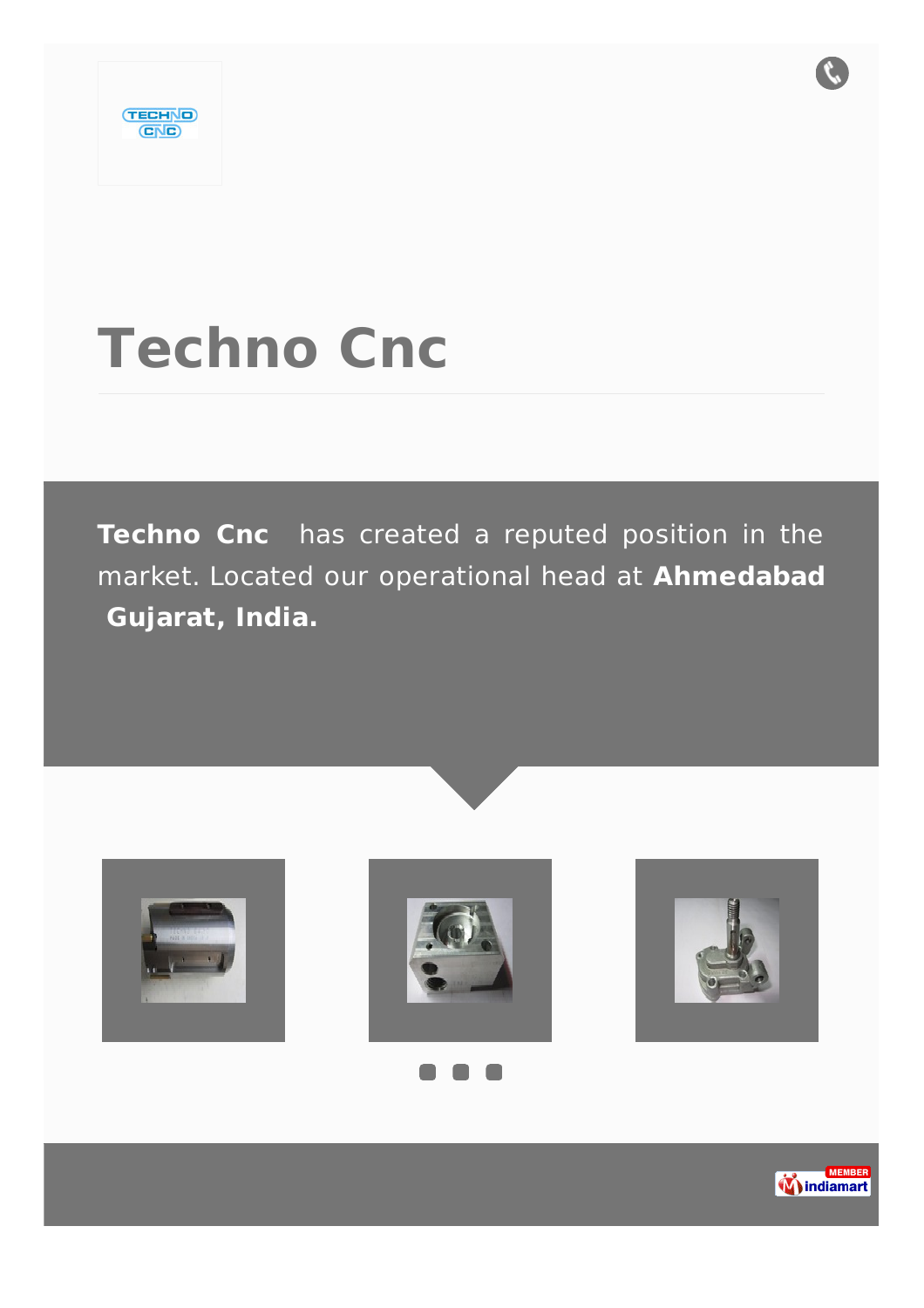### About Us

**Techno Cnc** has created a reputed position in the market. Located our operational head at **Ahmedabad Gujarat, India.** Our company is engaged in manufacturing and supplying wide range of **CNC Machining Components,Pneumatic Components,Hydraulic Components,Fuel Dispensing Systems Components and many more**. We are a leading organization and ensures that our product range comply with the national quality standards. We have a separate quality testing department that helps us ensure the flawlessness and superiority of the products.

Further, our high-tech infrastructural unit is supported with latest and advance technologies that enable us to have superb quality production in the organization. Our facility is segregated into various departments which are managed by our team of professionals. Our experts make sure that the products are manufactured by using latest technologies and excellent quality material. The material is procured from the best and authentic merchants of the market.

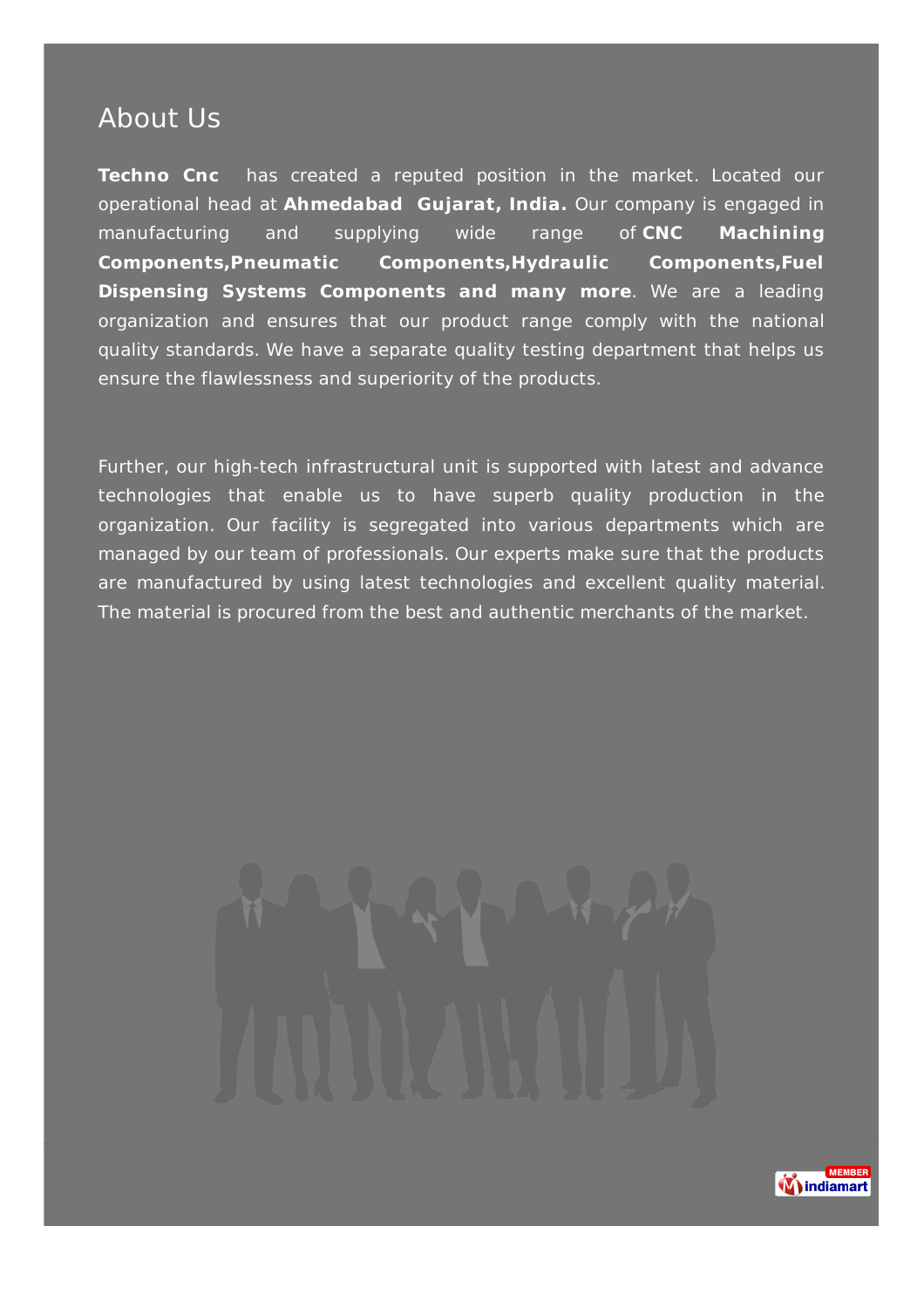#### **CNC MACHINING COMPONENTS**



CNC Machining Components



CNC Machining Components



CNC Machining Components



CNC Machining Components

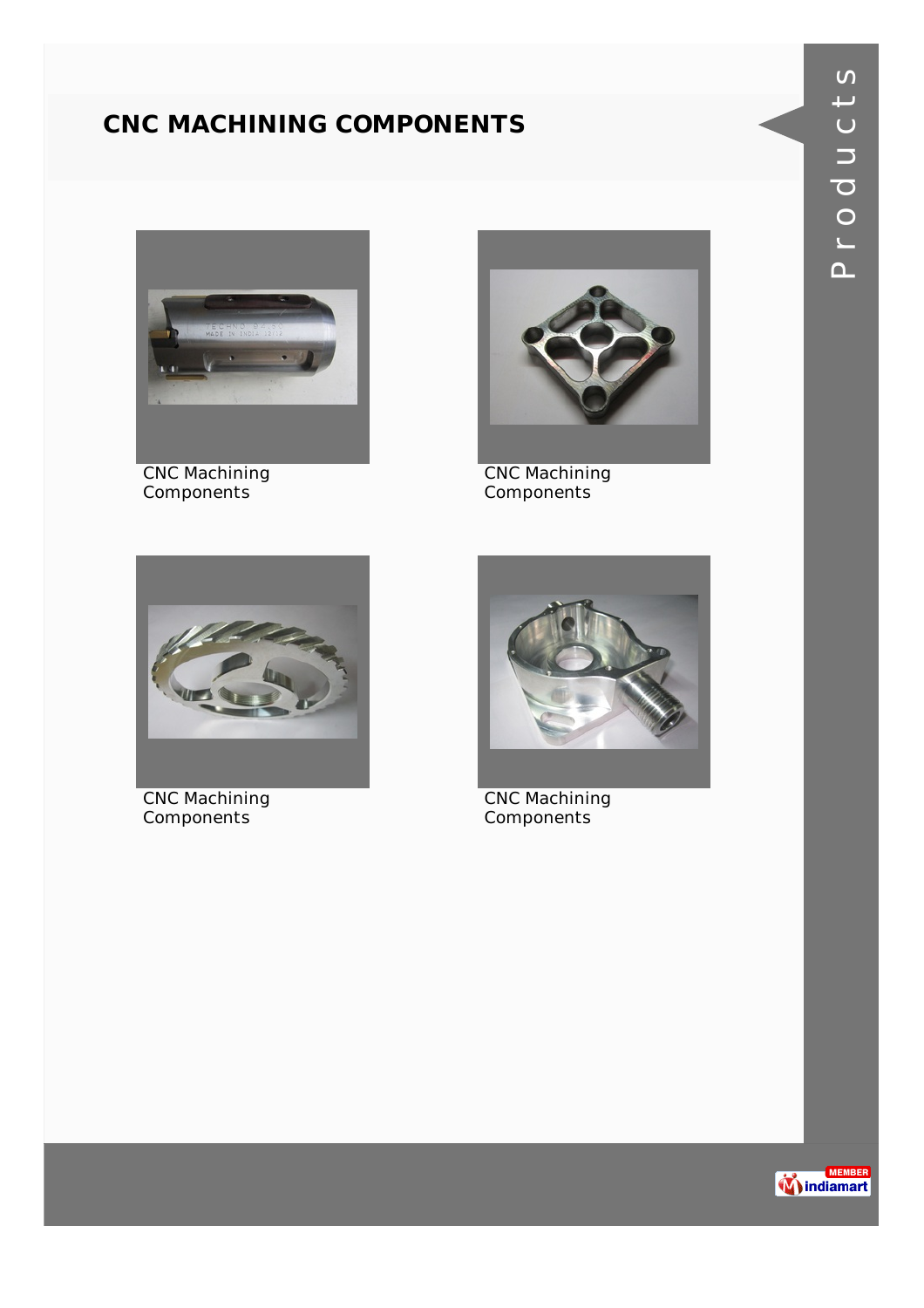#### **PNEUMATIC COMPONENTS**





Pneumatic Components **Pneumatic Components** 



Pneumatic Components **Pneumatic Components** 



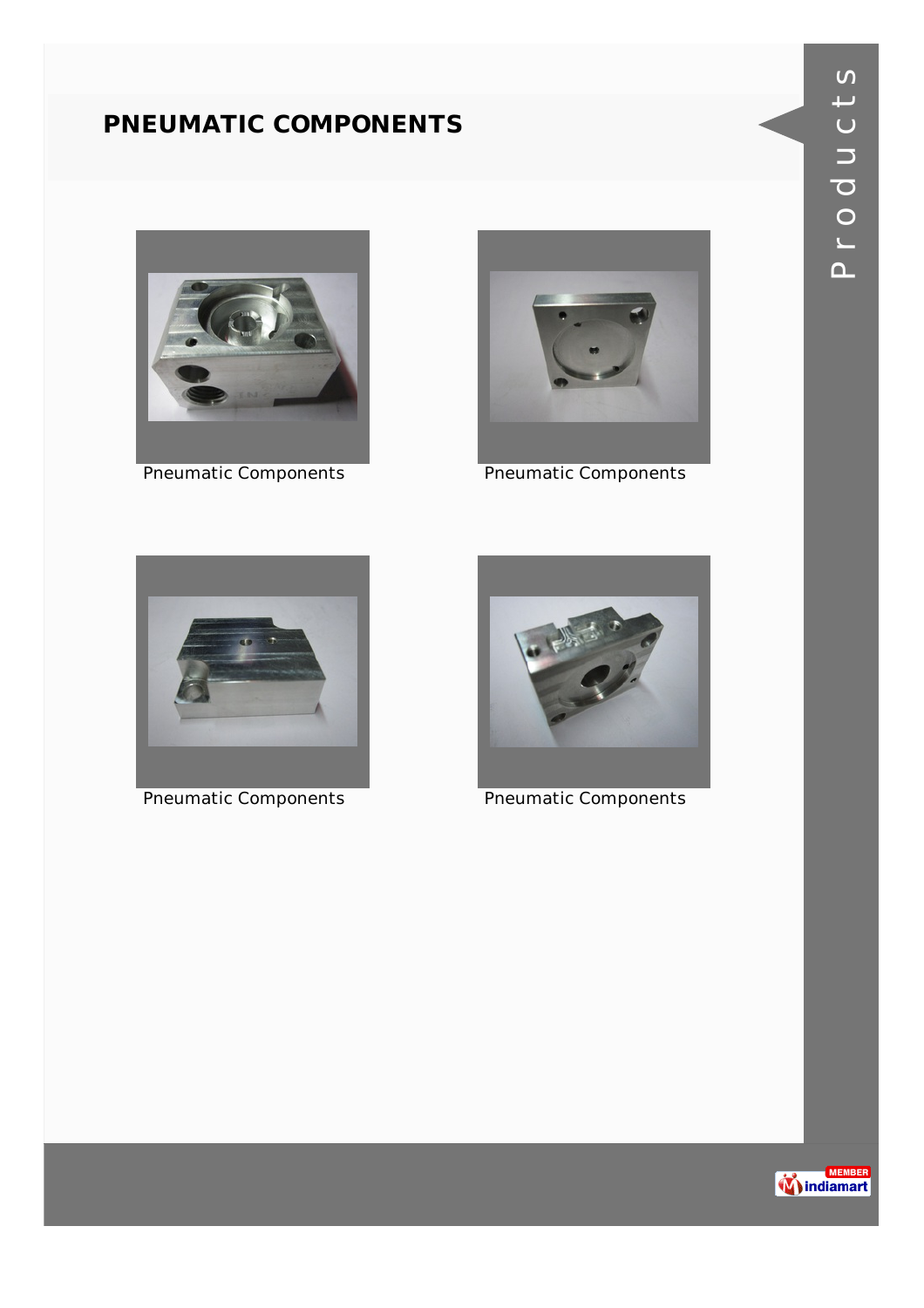#### **AUTOMOTIVE COMPONENTS**





Automotive Components **Automotive Components** 





Automotive Components **Automotive Components** 

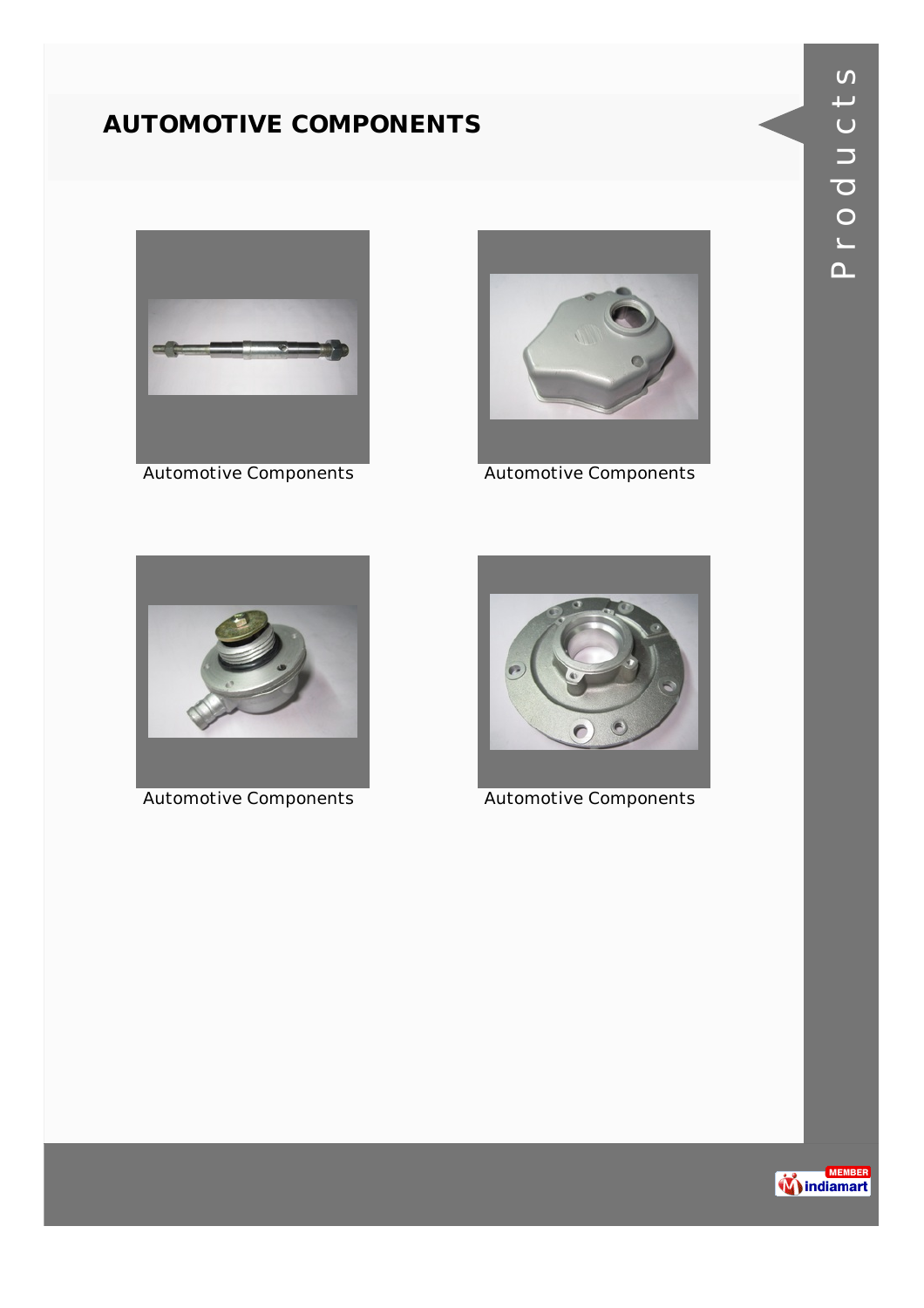#### **FUEL DISPENSING SYSTEMS COMPONENTS**



Fuel Dispensing Systems Components



Fuel Dispensing Systems Components



Fuel Dispensing Systems Components



Fuel Dispensing Systems Components

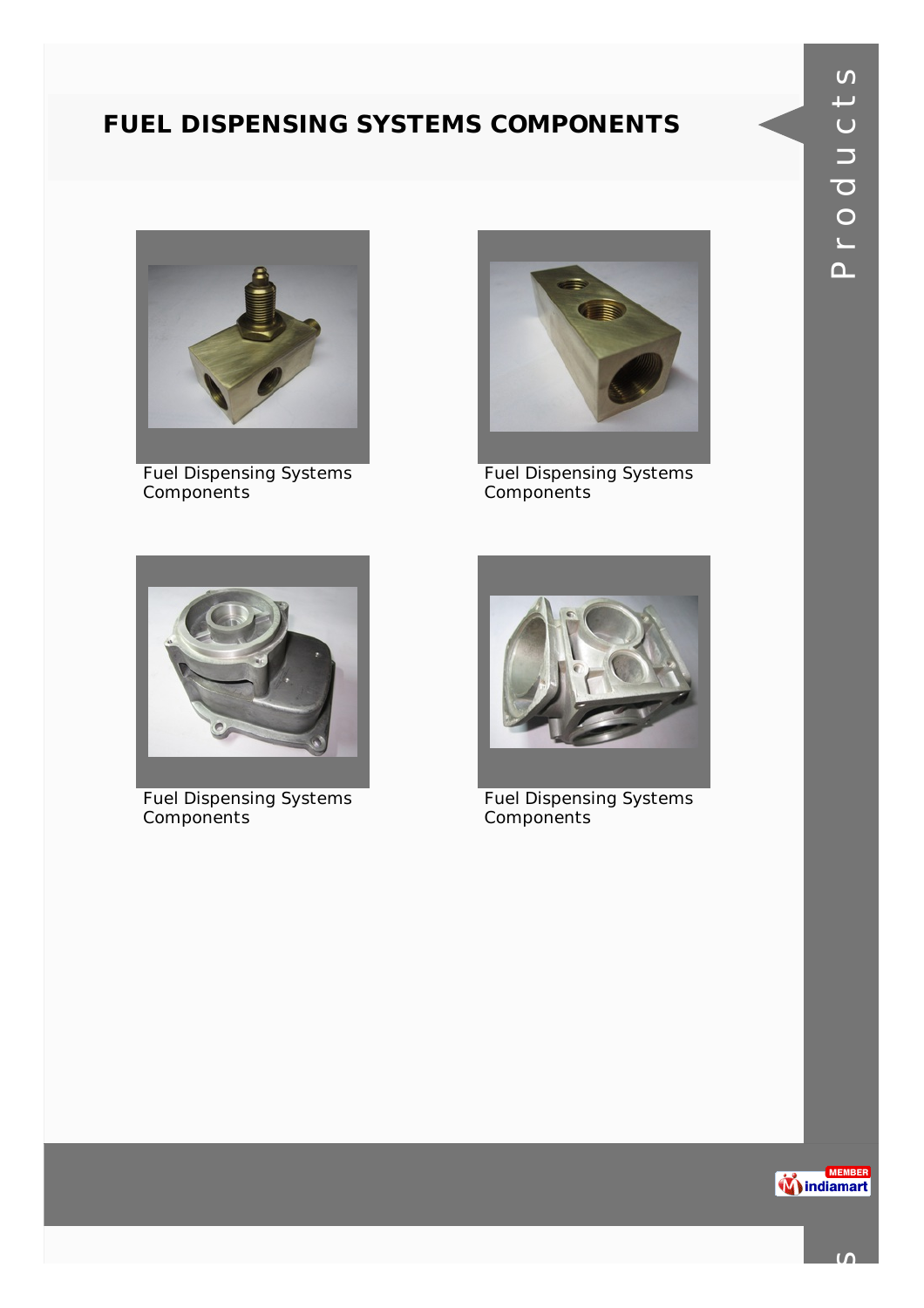#### **TEXTILES MACHINERY COMPONENTS**



Textiles Machinery **Components** 



Textiles Machinery **Components** 



Textiles Machinery Components

s

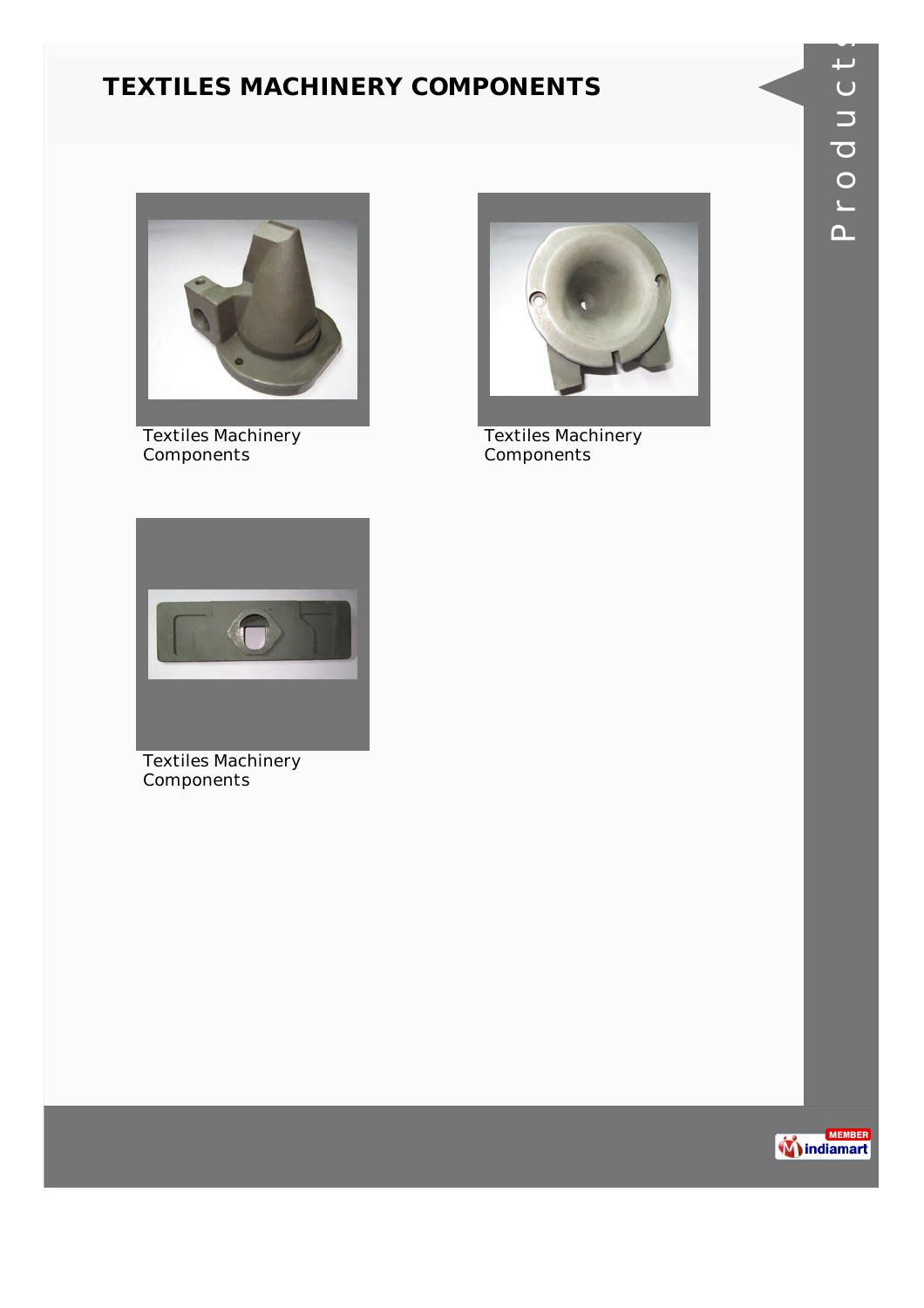#### **PRINTING MACHINERY COMPONENTS**



Printing Machinery Components



Packaging Machinery Components



Packaging Machinery Components

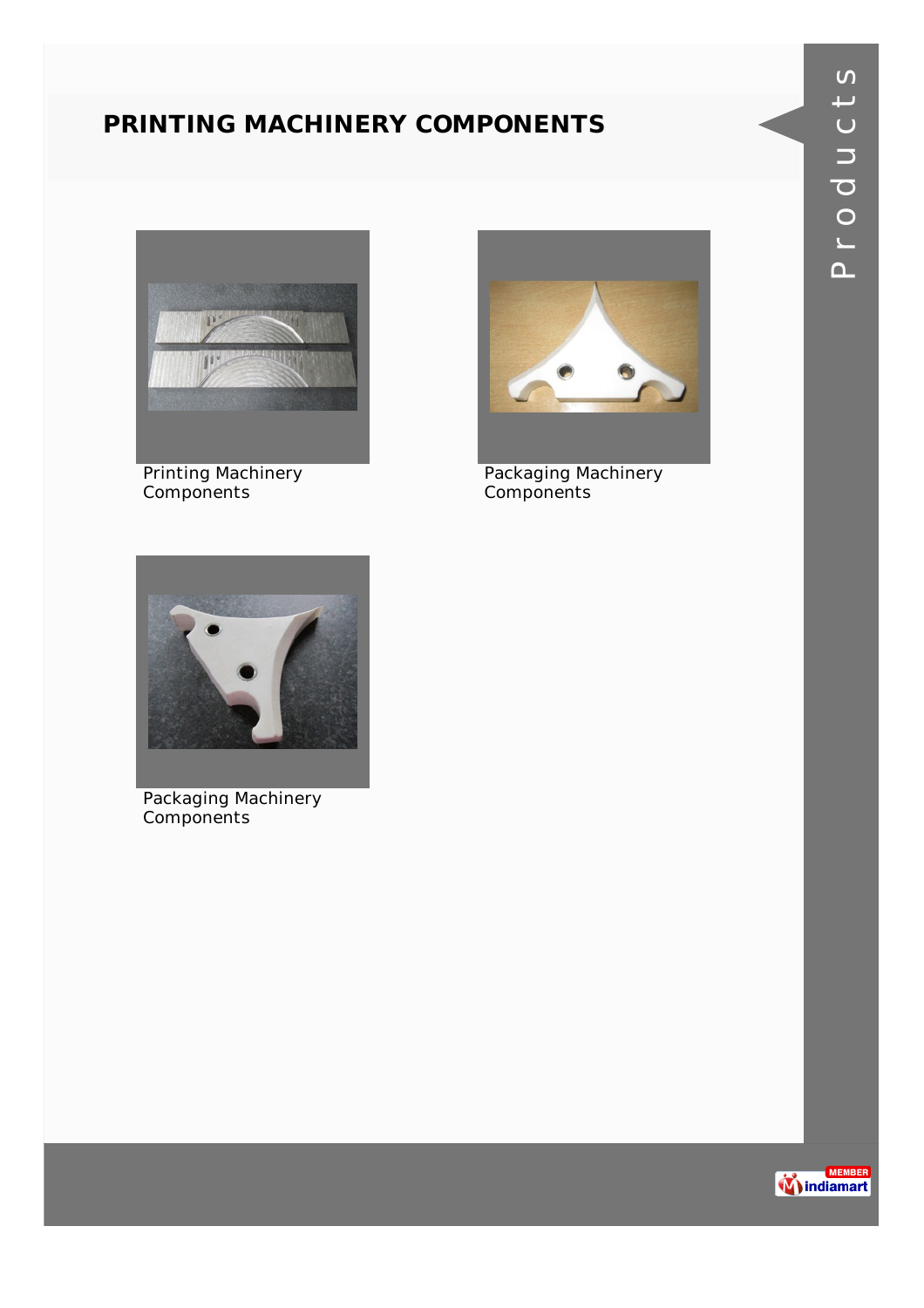#### **RUBBER MACHINERY COMPONENTS**



Rubber Machinery Components



Rubber Machinery Components



Rubber Machinery Components



Rubber Machinery Components

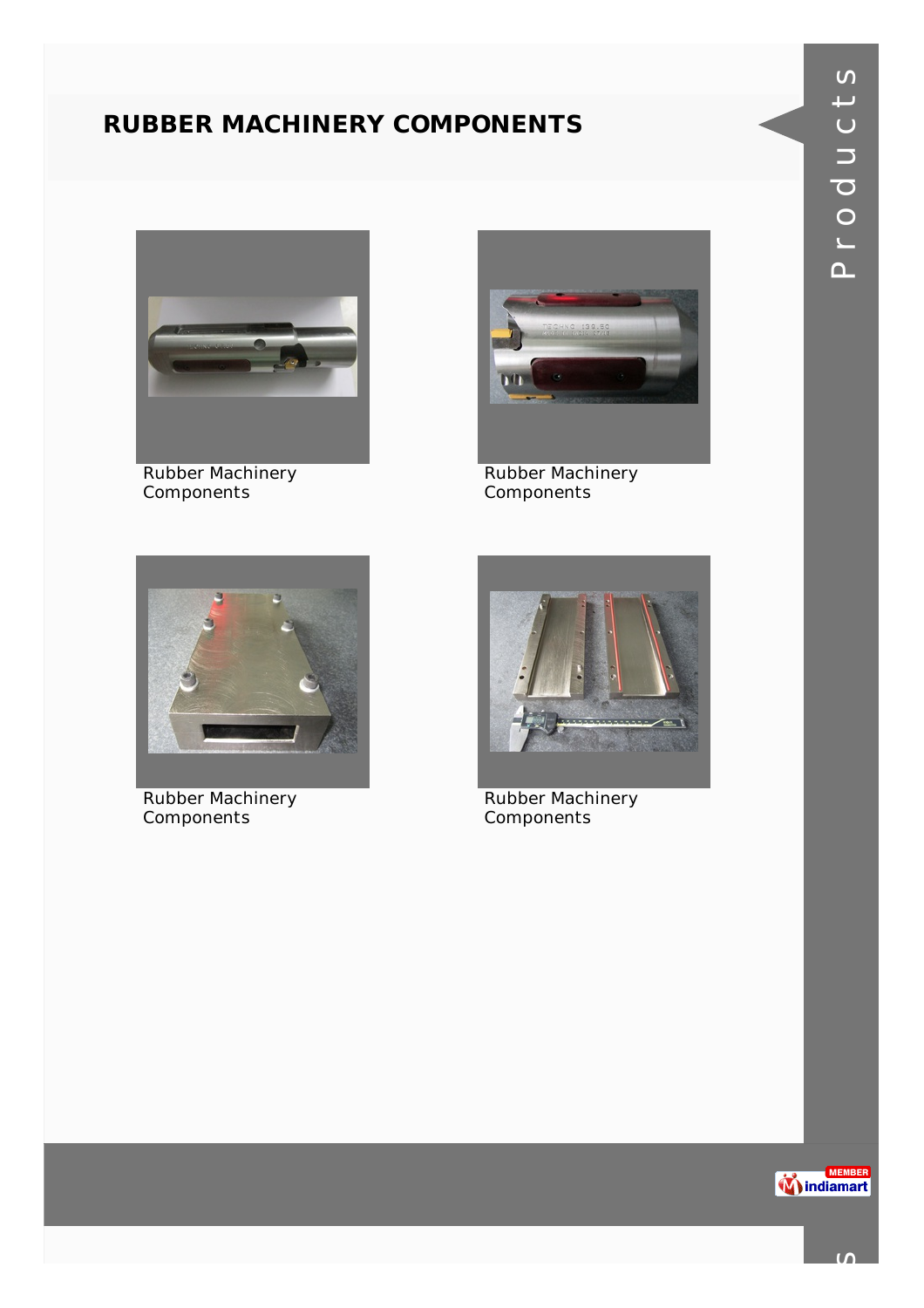#### **AGRICULTURE MACHINERY COMPONENTS**



Agriculture Machinery Components



Agriculture Machinery Components



Agriculture Machinery Components

s

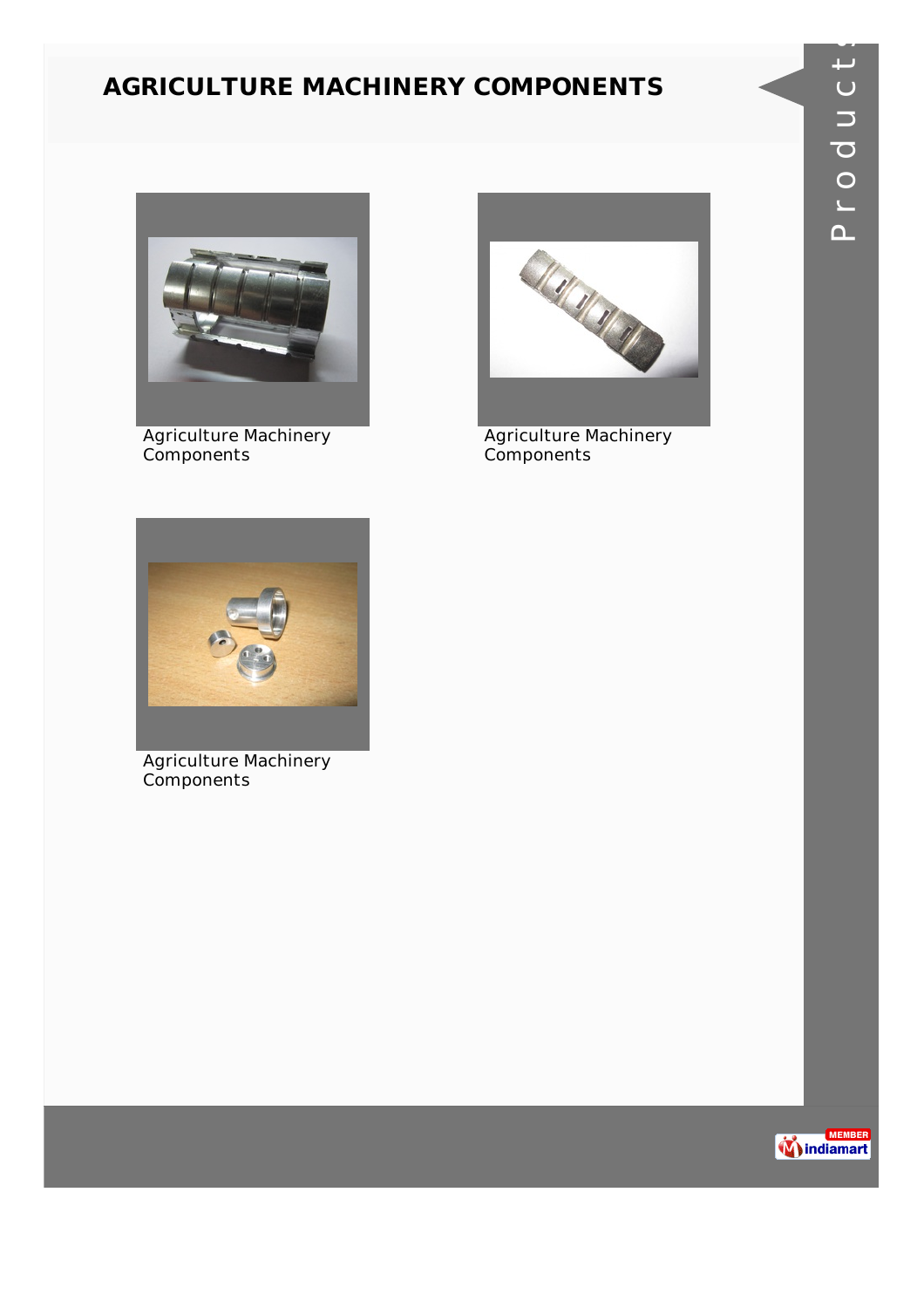#### **METALLURGY MACHINES COMPONENTS**



Metallurgy Machines Components



Minerals Machines Components



Metallurgy Machines Components



Metallurgy Machines Components

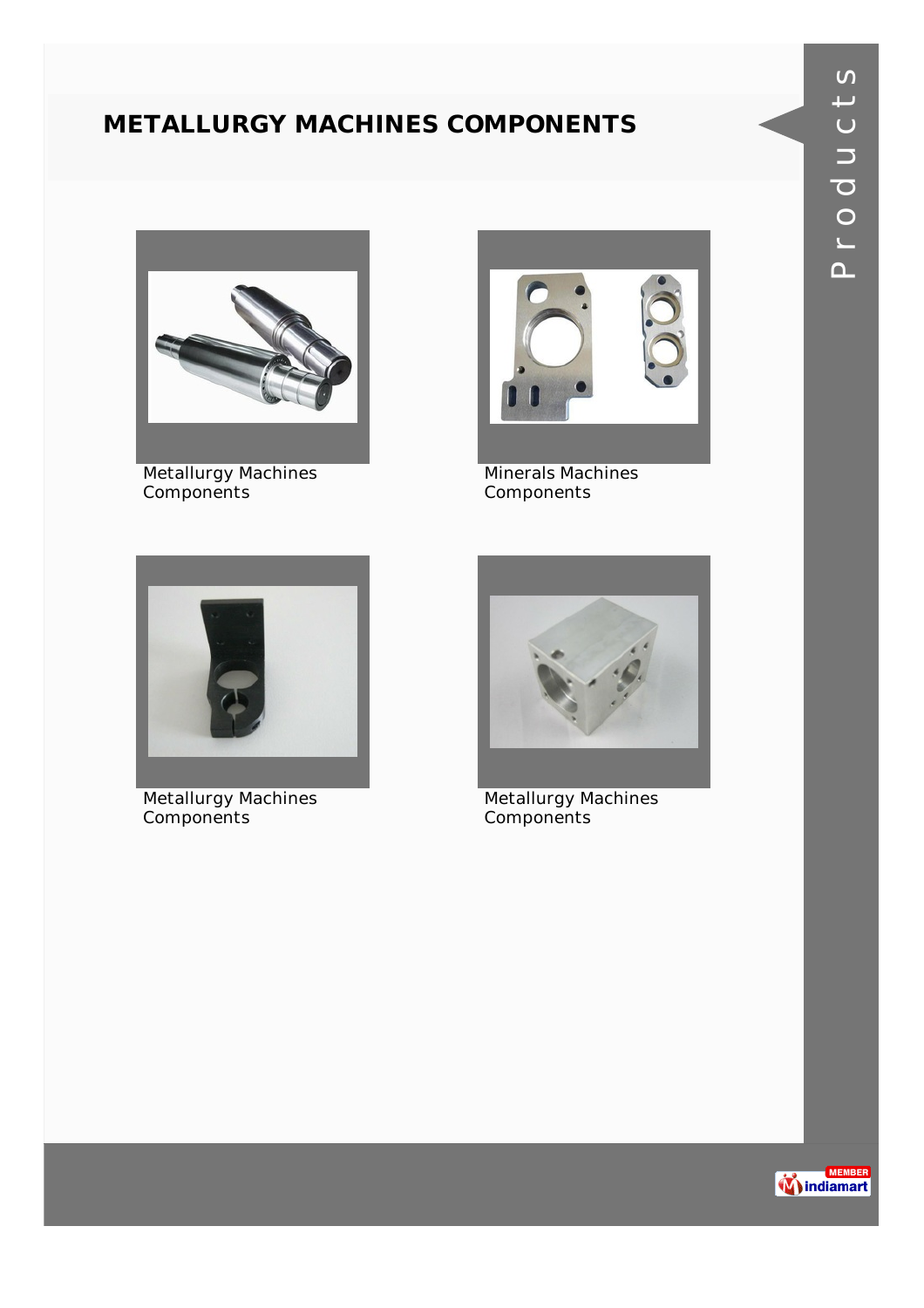

CNC Machining Components



CNC Machining Components



CNC Machining Components



CNC Machining Components

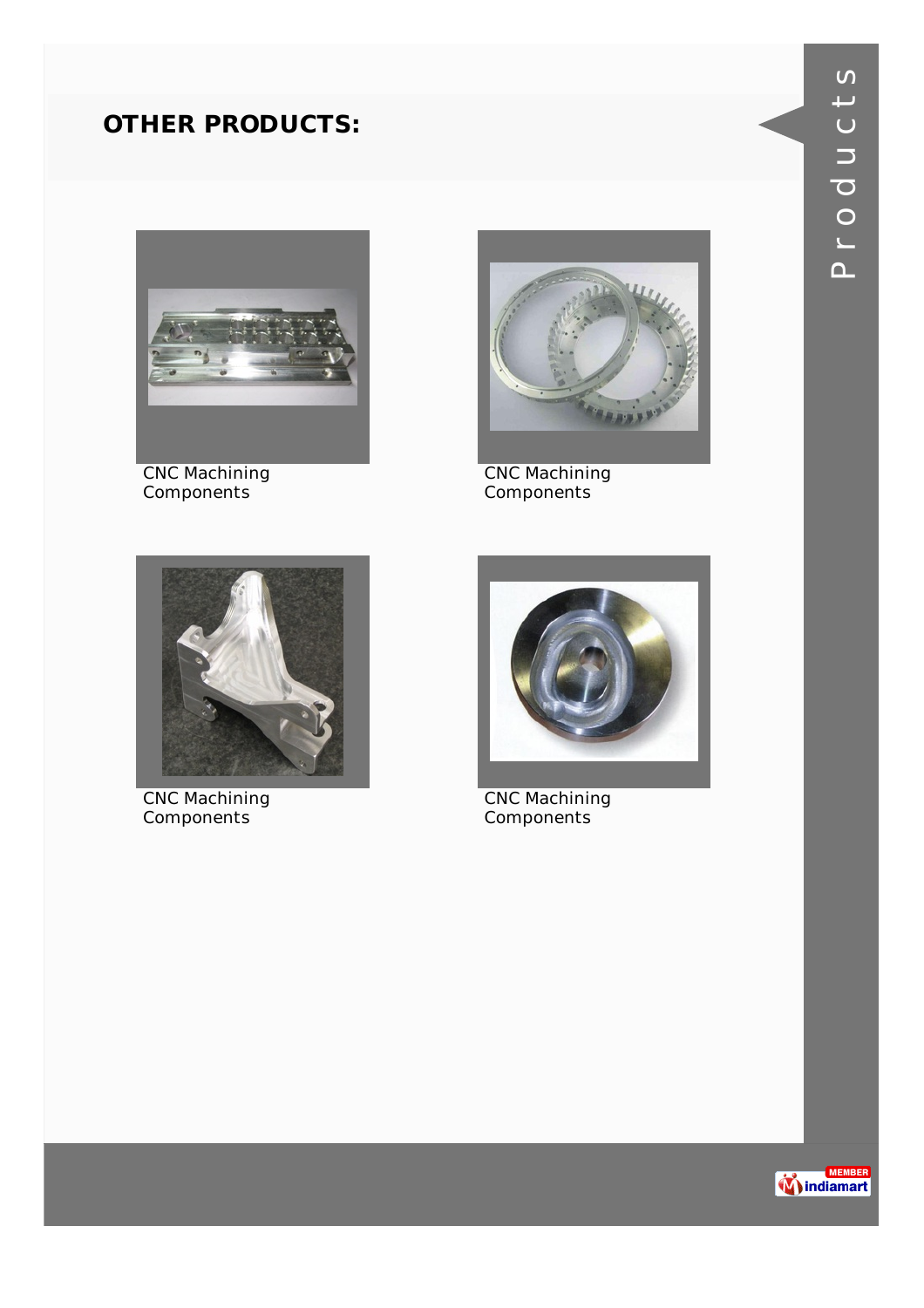



Pneumatic Components **Pneumatic Components** 





Pneumatic Components **Pneumatic Components** 

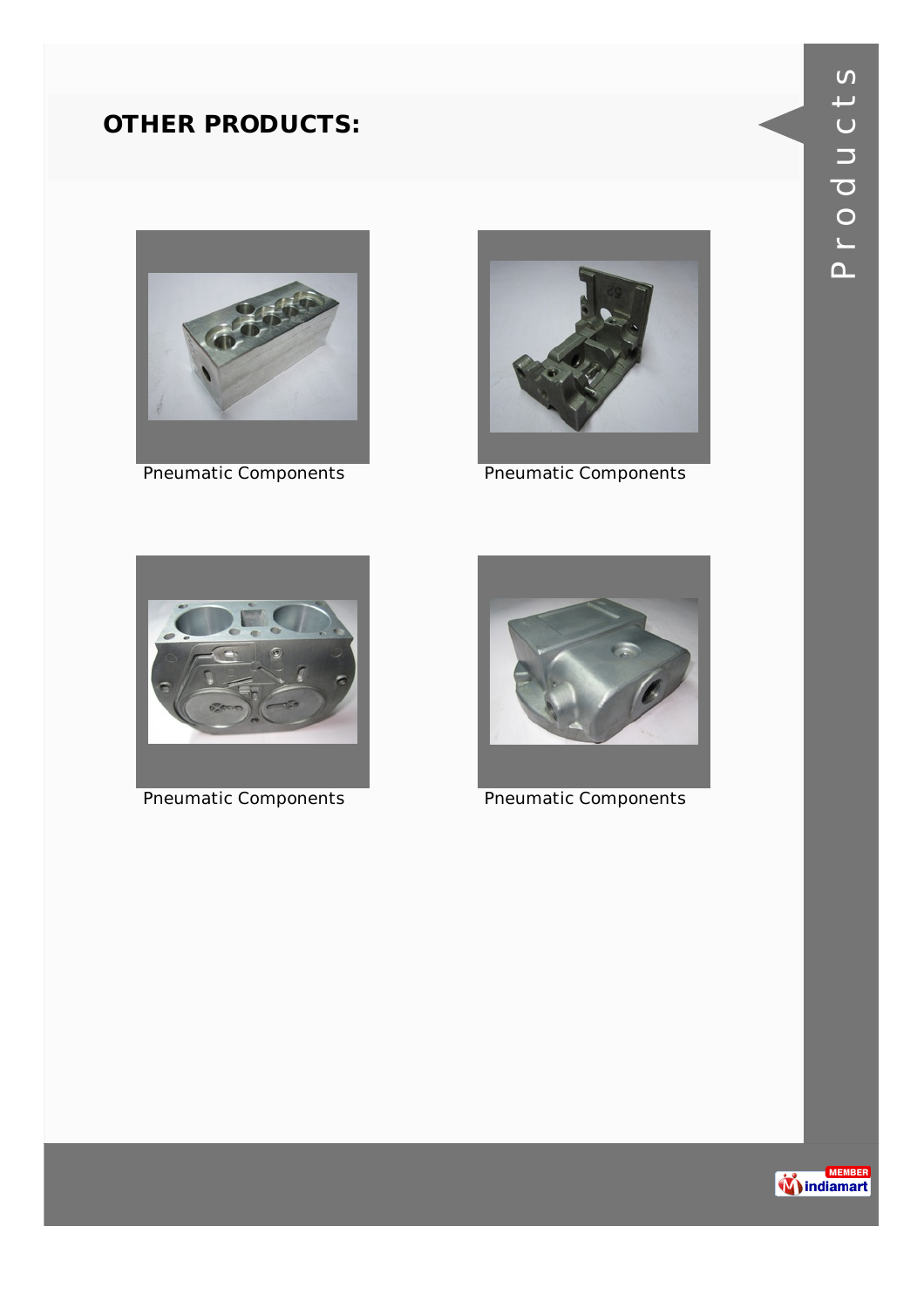



Pneumatic Components **Pneumatic Components** 





Pneumatic Components **Hydraulic Components** 

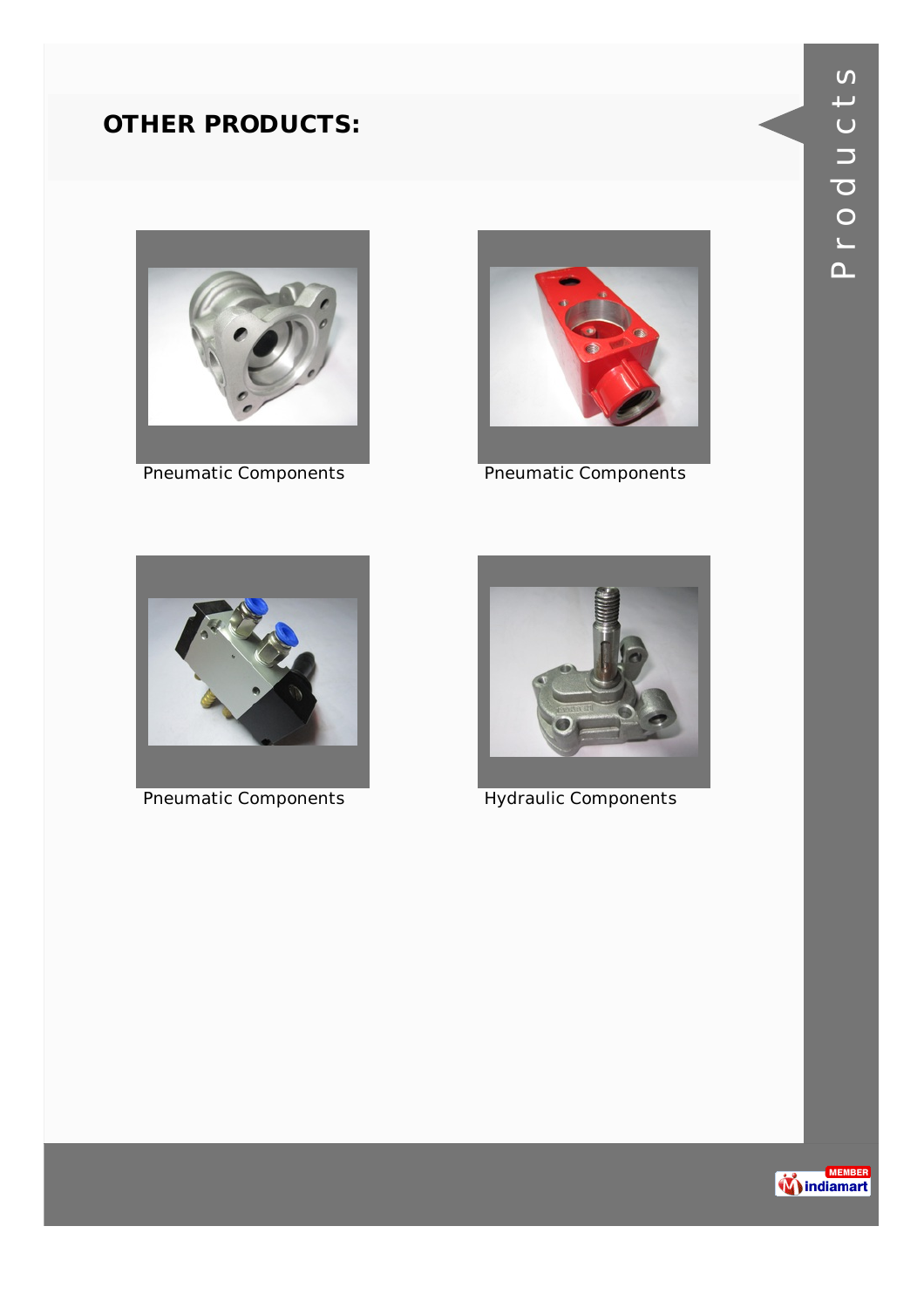



Hydraulic Components **Automotive Components** 





Automotive Components **Automotive Components** 

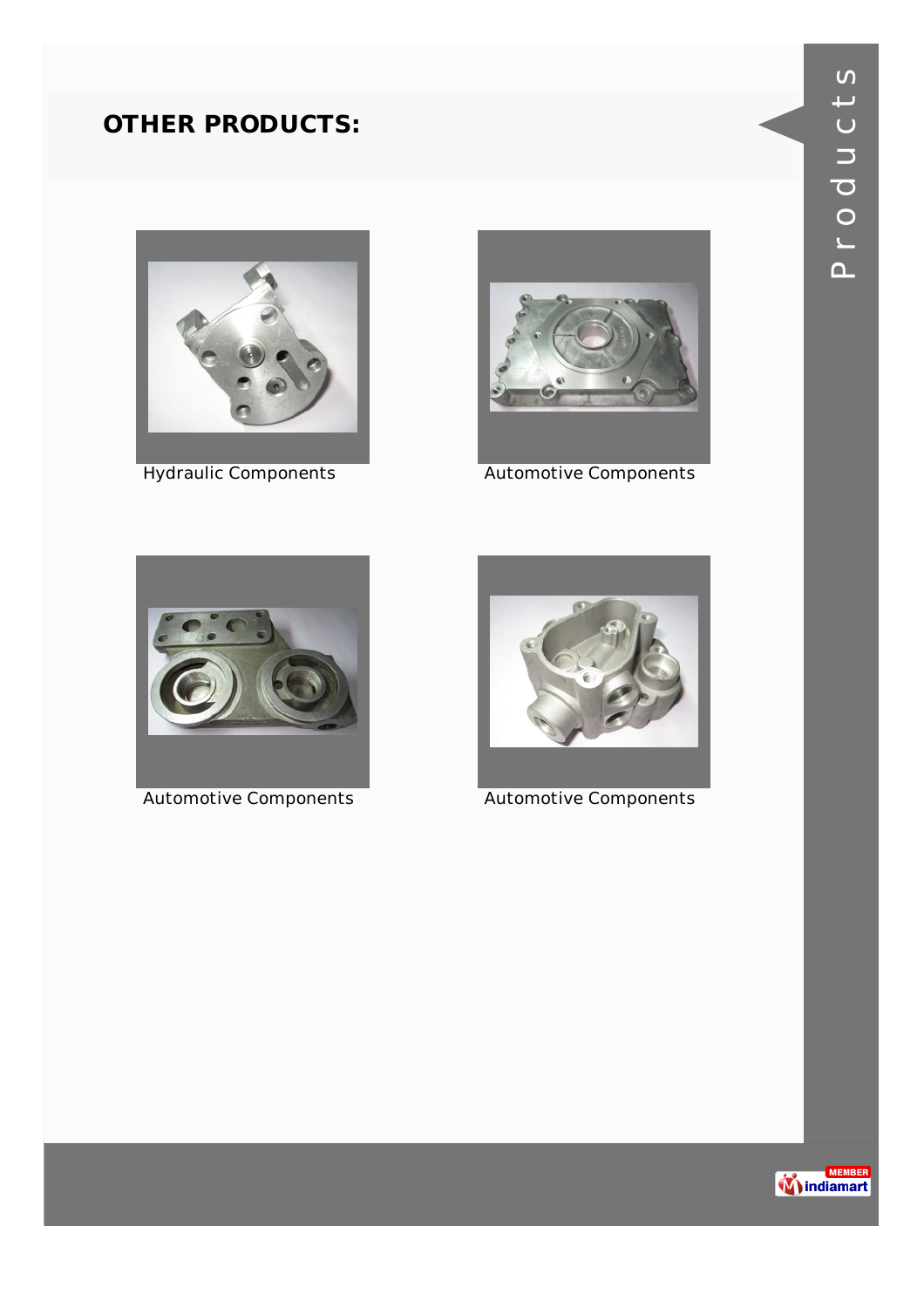



Automotive Components **Automotive Components** 



Fuel Dispensing Systems Components



Fuel Dispensing Systems Components

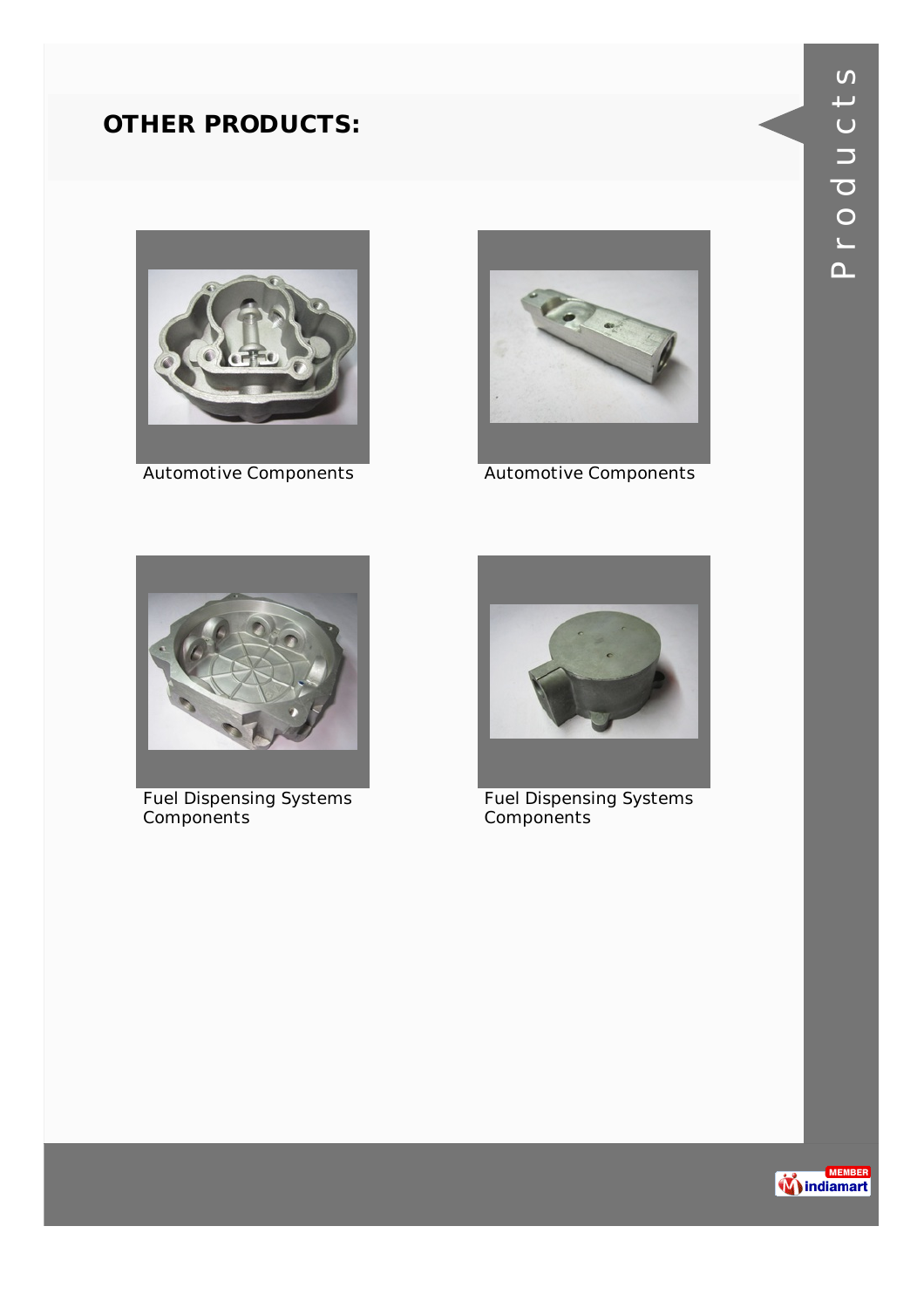

Beverage Machines Components



Food Machines Components



Electrical Components Electrical Components



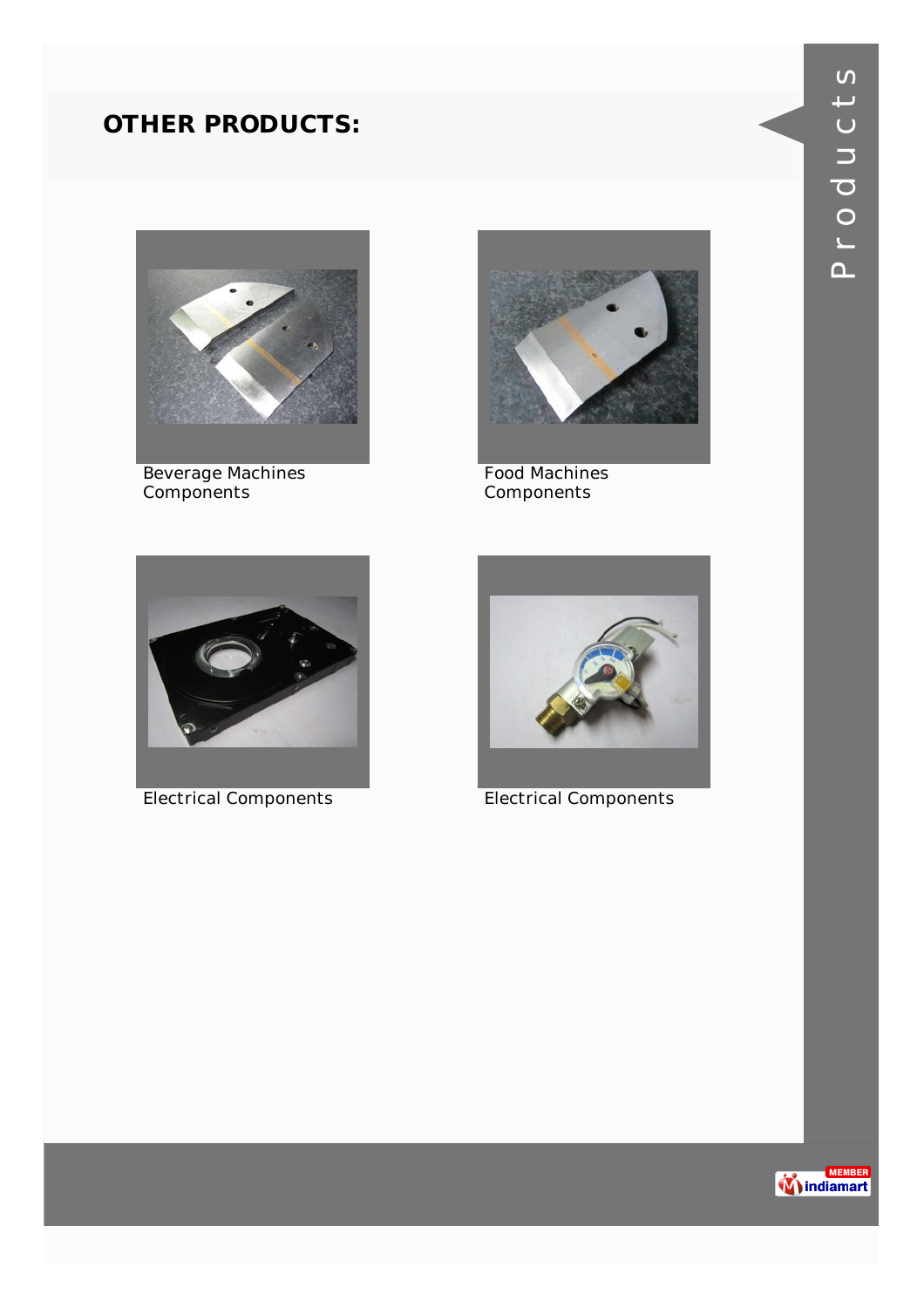## Factsheet

| Year of Establishment            | : 2009              |
|----------------------------------|---------------------|
| Nature of Business               | : Manufacturer      |
| <b>Total Number of Employees</b> | $: 11$ to 25 People |